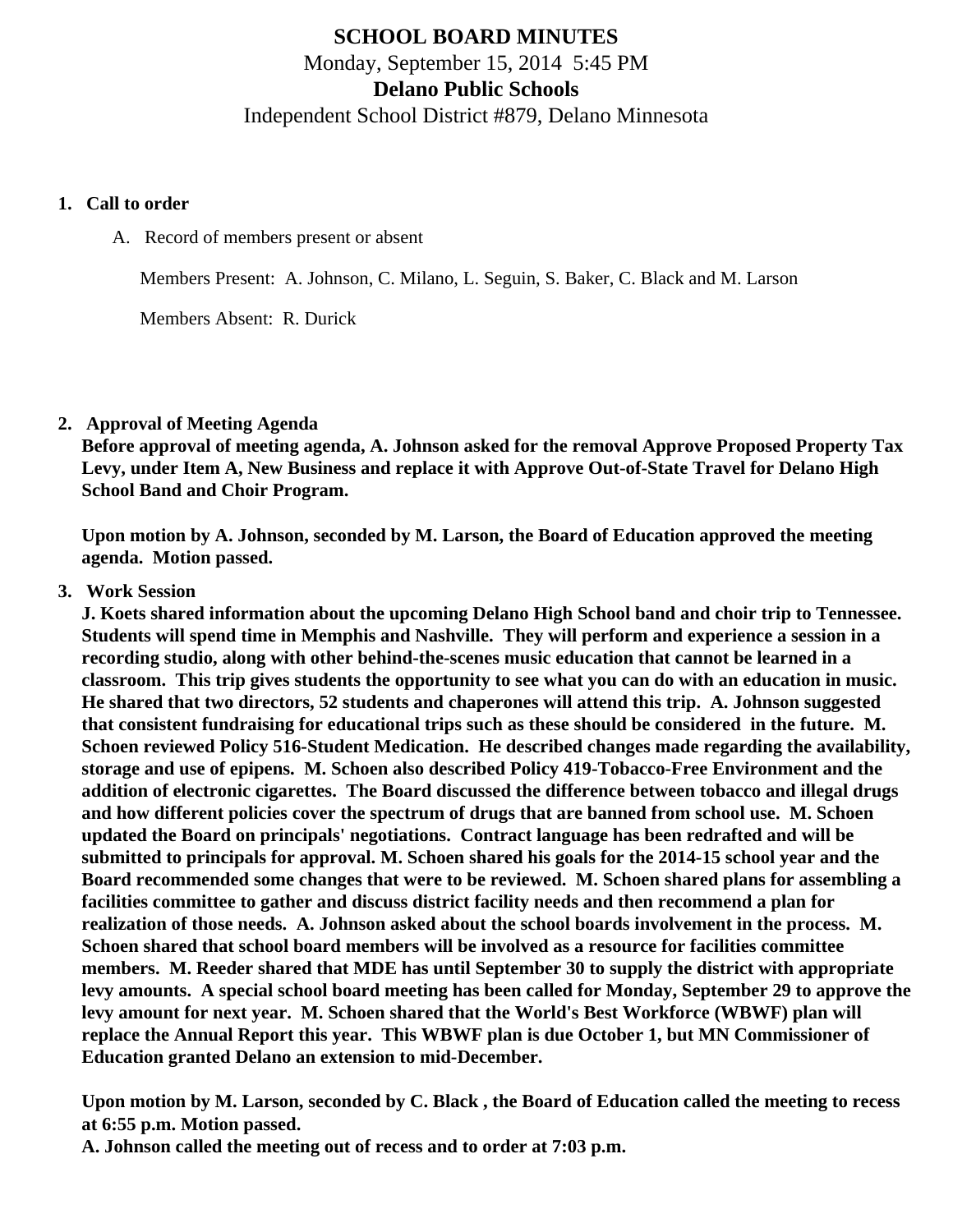- 4. Pledge of Allegiance
- 5. Program Review SEE Presentation Deb Griffiths

D. Griffiths stated that Schools for Equity in Education (SEE) consists of 58 Minnesota school districts who serve 230,000 children, which is one-third of Minnesota's K-12 students. She expressed that SEE fights for equal access to funding for a high quality of education for all MN students. She shared that SEE lobbies for a tax system that is fair, accountable elected officials, and an educated and engaged community. D. Griffiths explained the state constitution for education and shared that the basic funding formula has not kept up with inflation. She shared that special education is another challenge because federal and state governments do not provide enough funding to cover mandated special education services. D. Griffiths explained that funding is generated through local taxes and levy dollars are determined on the property wealth of the district. She added that Delano Schools has seen a slight improvement in funding due to a change in the basic formula approved during the 2014 legislative session.

# 6. Consent Agenda

Upon motion by L. Seguin, seconded by C. Black, the Board of Education approved the consent agenda. Motion passed.

- A. School Board Minutes
	- 1. [August 25, 201](/docs/district/Business_Office/School_Board_Minutes_8.25.14.pdf)4
	- 2. [September 3, 201](/docs/district/Business_Office/School_Board_Special_Session_Minutes_9.3.14.pdf)4
- B. Financial Affairs
	- 1. [Current Budget Status with Year-to-Date Adjustm](/docs/district/Business_Office/Budget_Report_Sept_14.pdf)ents
	- 2. [Investment Transactio](/docs/district/Business_Office/Investment_schedule_14-15.pdf)ns
	- 3. [Wire Transfer](/docs/district/Business_Office/Wire_Transfer.pdf )s
	- 4. [Minnesota Liquid Asset Fun](/docs/district/Business_Office/Liquid_Asset_Fund_FY15.pdf)d
	- 5. [Cash Repo](/docs/district/Business_Office/Cash_Report.pdf)rt
	- 6. [Revenue Report by Fu](/docs/district/Business_Office/SCHOOL_BOARD_REPORTS_-_REVENUE_BY_FUND_TOTAL__(Date__6_2015).pdf)nd
	- 7. [Expense Report by Fu](/docs/district/Business_Office/SCHOOL_BOARD_REPORTS_-_EXP_BY_FUND_TOTAL__(Date__6_2015).pdf)nd
	- 8. [Expense Report by Progra](/docs/district/Business_Office/SCHOOL_BOARD_REPORTS_-_EXPENDITURES_BY_PROGRAM__(Date__6_2015).pdf)m
	- 9. [Expense Report by Obje](/docs/district/Business_Office/SCHOOL_BOARD_REPORTS_-_EXPENDITURES_BY_OBJECT__(Date__6_2015).pdf)ct
	- 10. [List of Bills Presented for Payme](/docs/district/Business_Office/Detail_of_Monthly_Bills_Paid.pdf)nt
- 7. [Resolution for Acceptance of Gifts](/docs/district/Business_Office/Resolution_for_Acceptance_of_Gifts_9.15.14.pdf)

Upon motion by C. Milano, seconded by L. Seguin, the Board of Education approved the Resolution for the Acceptance of Gifts. Motion passed.

# 8. Personnel Matters:

A. Johnson recognized the years of service of custodian Dennis Hanson, who is retiring and the individuals who have received their master's degrees.

Upon motion by M. Larson, seconded by C. Milano, the Board of Education approved the Personnel Matters. Motion passed.

A. Retirements/Resignations/Terminations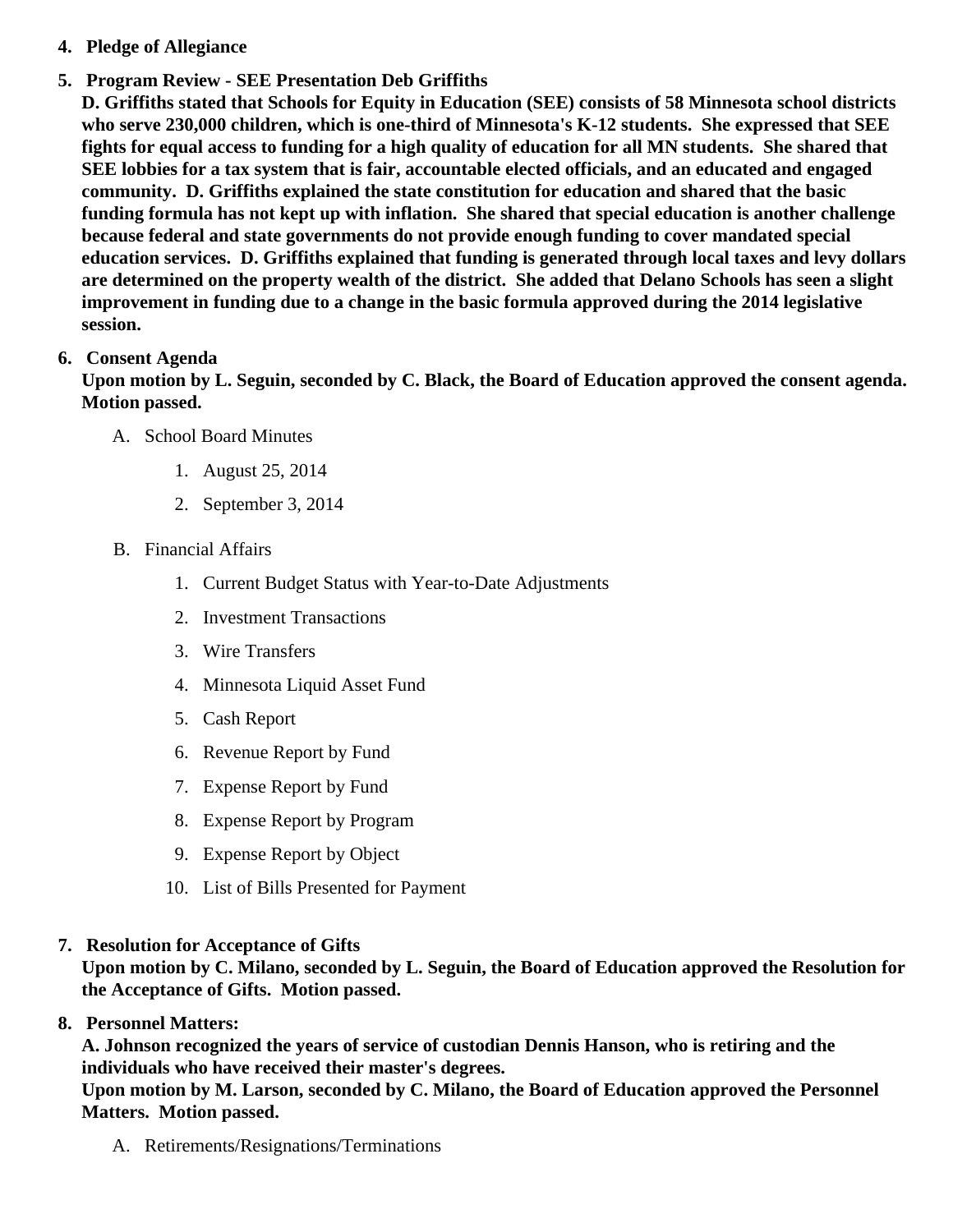- 1. LouAnn Eberspacher, DMS Special Education Paraprofessional, resignation effective 09- 15-14.
- 2. Dennis Hanson, DHS/DMS Custodian/Maintenance, retirement effective 10-28-14. In Delano Schools 23 years.
- 3. Jacob Pederson, DHS Head Girls Track and Field Coach, resignation effective for the 2014- 15 school year.
- 4. Daniel Willette, DHS Head Boys LaCrosse Coach, resignation effective for the 2014-15 school year.
- B. Recommendations for Employment
	- 1. Sammie Nelson, DMS Long-term Special Education Teacher .5 FTE, effective 09-10-14.
	- 2. Tammy Wermager, DMS/DHS Special Education Teacher, effective 08-25-14.
	- 3. Jennifer Tonsberg, DES Special Education Paraprofessional, effective 08-28-14. Replaces Amy Gafkjen who resigned.
	- 4. Meghan Halbleib, DHS C-Team Volleyball Coach, effective 08-25-14. New position.
	- 5. Tim Lyngen, DMS Boys Soccer Coach, beginning 09-02-14. Replaces Eric Bergh who resigned.
	- 6. Jennifer Alvarado, Part-time ECFE Teacher, effective 08-25-14. Staff reducing hours.
	- 7. June Heather Carver, COMM ED Tiger Kids Club Program Lead, effective 09-02/14. Enrollment growth.
	- 8. Mary Lee, COMM ED Wee Tiger Preschool Classroom Assistant, beginning 08-25-14. Replaces Holly Schrupp who resigned.
	- 9. Sherri Leyda, COMM ED Tiger Kids Club Program Lead, effective 09-02-14. Enrollment growth.
	- 10. Rheyannon Miller, COMM ED Tiger Kids Club Program Lead, effective 09-26-2014. Replaces Sue Glover who resigned.
	- 11. Allison Goldbeck, COMM ED Tiger Kids Club Student Aide, effective 08-25-14.
	- 12. Megan Griep, COMM ED Tiger Kids Club Student Aide, effective 08-25-14.
	- 13. Fiona Ludwig, COMM ED Tiger Kids Club Student Aide, effective 08-25-14.
	- 14. Sophie Wamre, COMM ED Tiger Kids Club Student Aide, effective 08-25-14.
	- 15. Liana Haataja, COMM ED Summer Volleyball Official, effective 07-15-14.
	- 16. Bridget Pinoniemi, COMM ED Summer Volleyball Official, effective 06-24-14.
	- 17. Isaak Erickson, COMM ED Tennis Student Aide, effective 06-24-14.
	- 18. Ben Domjahn, COMM ED Tiger Acitivity Center Supervisor, effective 08-20-14.
	- 19. Joseph Braiedy, COMM ED TAC Student Monitor, effective 08-20-14.
	- 20. Samuel Oeffling, COMM ED TAC Student Monitor, effective 08-20-14.
	- 21. Jordan Peterson, COMM ED TAC Student Monitor, effective 08-20-14.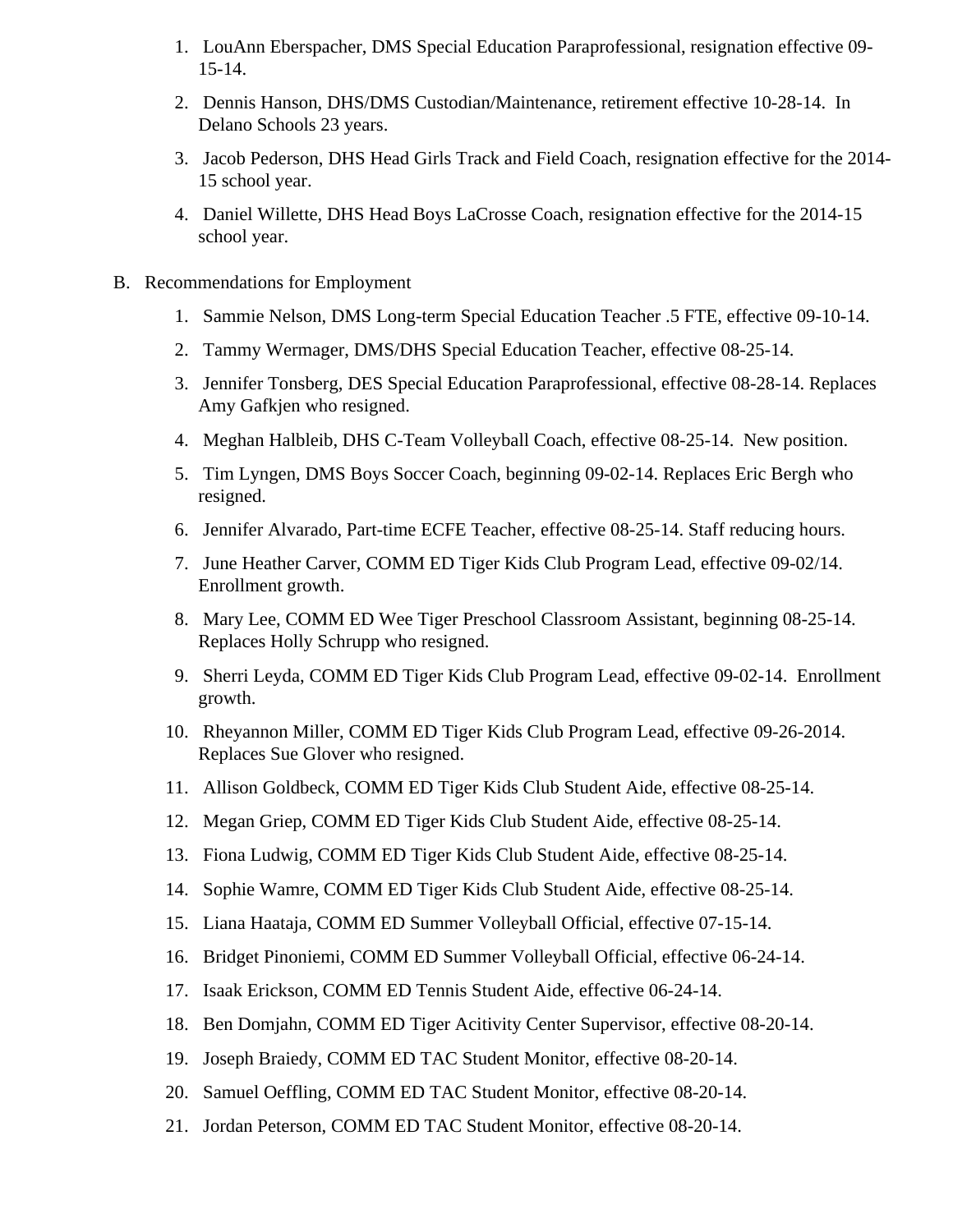- 22. Anna Schleper, COMM ED TAC Student Monitor, effective 08-20-14.
- 23. Will Udstrand, COMM ED TAC Student Monitor, effective 08-20-14.
- 24. Samantha VanCura, COMM ED TAC Student Monitor, effective 08-20-14.

## C. Contract Changes/Approvals

- 1. Natalie Dinger, DES Early Childhood Special Education, change FTE from .8 to 1.0 effective for the 2014-15 school year.
- 2. Amy Buth, DHS Special Education Teacher, requesting lane change from BA to BA+30.
- 3. Natalie Dinger, DES Early Childhood Special Education Teacher, requesting lane change from  $BA+15$  to  $BA+30$ .
- 4. Nicole Jensen, DES Grade 1 Teacher, requesting lane change from BA+30 to MA.
- 5. Rachel Kunde, DMS Language Arts Teacher, requesting lane change from BA+30 to MA.
- 6. Amanda Roff, DMS Grade 8 Mathematics Teacher, requesting lane change from BA+30 to MA.
- 7. Sean Roff, DMS Phy Ed/Health/DAPE Teacher, requesting lane change from BA+30 to MA.
- 8. Logan Schultz, DMS Grade 5 Teacher, requesting lane change from BA+30 to MA.
- 9. Jeremy Wenzel, DHS Social Studies, requesting lane change from MA to MA+15.
- 10. Jake Pederson, DES Grade 2 Teacher, requesting lane change from MA to MA+15.
- D. Leaves of Absence
	- 1. Jinger Meyer, DHS/DMS Food Service, requesting leave of absence beginning 09-02-14 through 10-01-14.

## **9. Public Comment: School patrons are given the opportunity to address the school board regarding items that are not on the agenda. All patrons will be asked to state their name and address for the record.**

## **10. Administrative Reports**

A. Superintendent

Superintendent Schoen reported the process of forming a district facilities committee. He explained that the purpose of this committee will be to determine the facility needs of the district, prioritize the needs and develop solutions to meet those needs for the next 10 years. M. Schoen stated that recommendations will be brought to the Board in December or January.

- B. Principals:
	- 1. Ms. Klinkner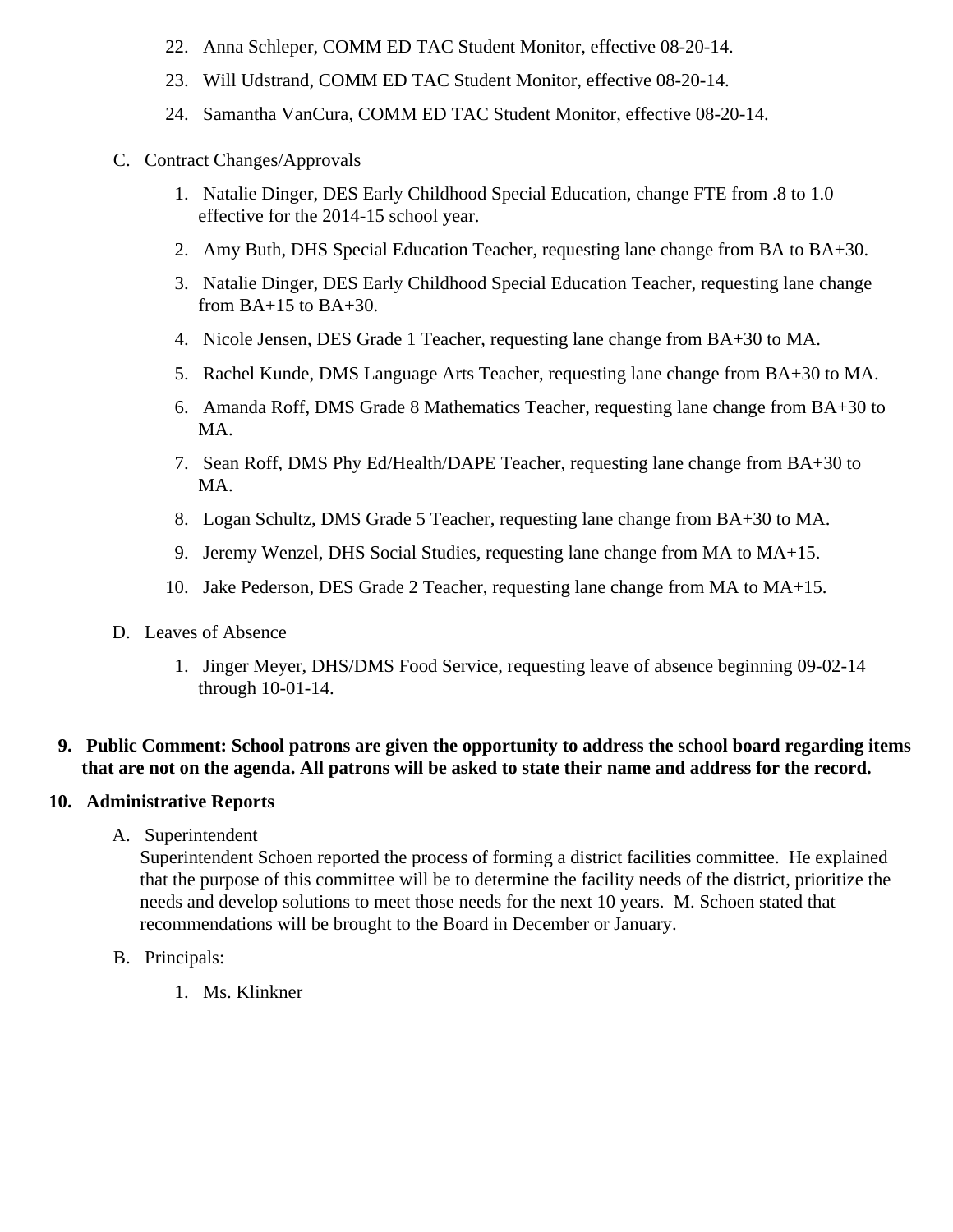Ms. Klinkner reported that DMS PIE provided chrome books for the middle school and thanked them for their donation. She stated that 6th grade curriculum includes bullying topics to help students be better friends, instead of being told what not to do. She stated that there are 48 new students this year, a correction from the 50 students she shared in August's meeting. R. Klinkner shared that DMS staff is embracing Google while continuing to learn. She also stated that invite-only MS conferences will take place on October 6 and future conference dates were shared as well.

#### 2. Dr. Heil

Dr. Heil reported that TV screens with scrolling schedules will be added at school entrances to assist visitors and help with traffic flow. He added that senior Tayler Hedtke is a National Merit Semifinalist. Dr. Heil also stated the Delano High School was recently ranked 402 on The Daily Beast website, which is a subsidiary of Newsweek. He stated that he is working with the English department in developing tools to help students with reading skills. Dr. Heil shared that all juniors will take the ACT exam in April 2015, and the state will pay for the tests. A. Johnson asked the reasoning behind giving the ACT to all juniors in high school. Dr. Heil stated that the World's Best Workforce is behind this change and high schools chose the ACT because it is widely accepted at colleges across the country. He added that the ACT does not take the place of MCA testing, but students must take the ACT in high school to graduate and it must be the one the state pays for. C. Milano asked if the school given test can be used for college entrance. Dr. Heil replied yes, as long as the school follows all the ACT requirements for testing. A. Johnson asked what students should expect next year. Dr. Heil expressed that this is a mandated test and will continue next year and beyond. Dr. Heil added that providing the ACT to all juniors could help students who may not believe they can attend college, realize they have the tools to achieve a post secondary education. C. Milano asked how a high school qualifies for a spot on the list of top high schools. Dr. Heil responded that several factors are considered, and he is looking at ways the high school could achieve a higher standing. He added that currently 76% of DHS graduates go on to achieve a post secondary education, 1% go into the military and 23% enter the workforce. Dr. Heil shared that Homecoming is next week and the Chinese students and staff arrive on Thursday, September 25.

3. Mr. Schuler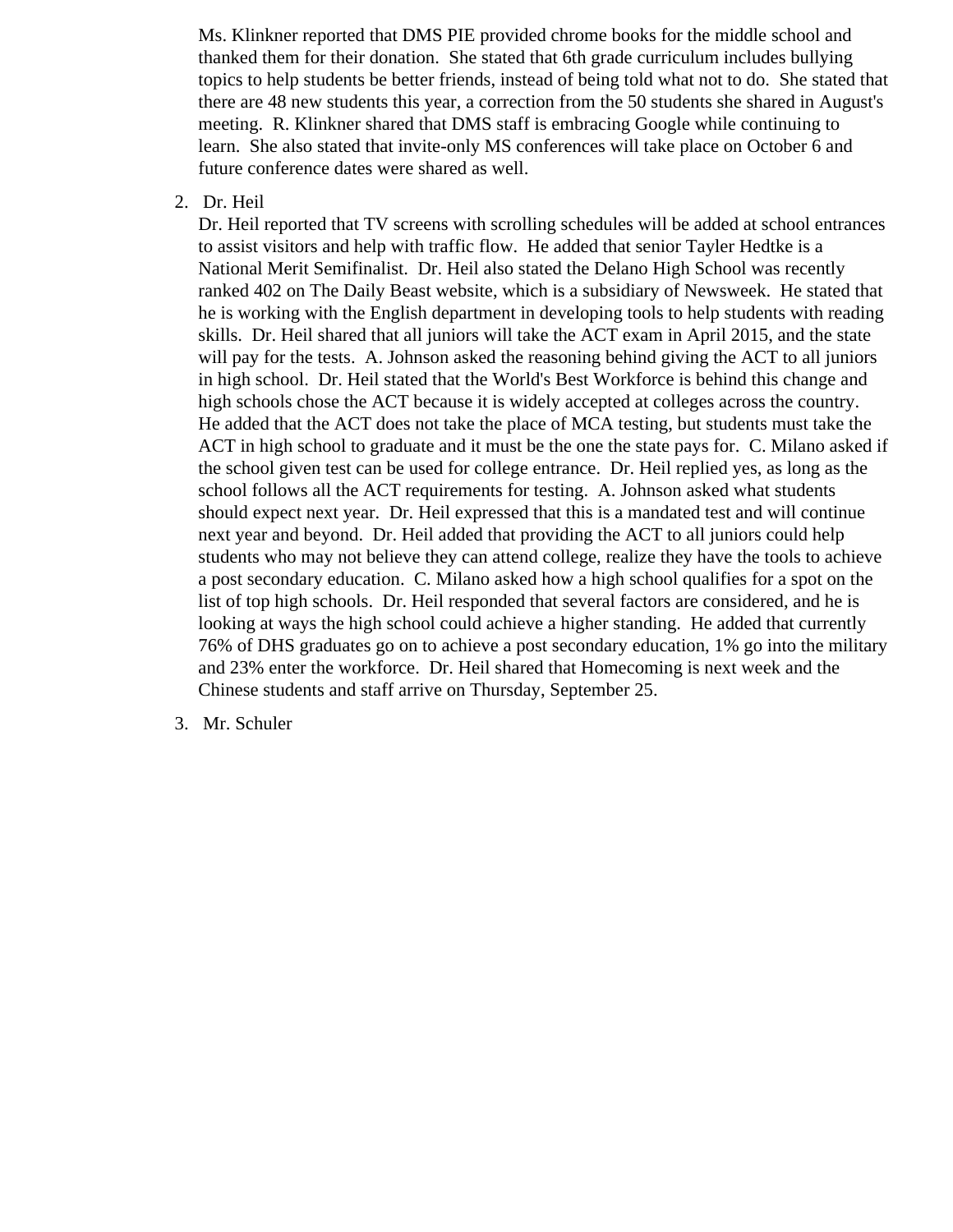Mr. Schuler reported that All Day Kindergarten is going well and students are adjusting to the schedule. He added that staff have adjusted the curriculum to accommodate students needs. Mr. Schuler shared that 25-30 parents are using the new drop-off/pick-up area and they are adjusting to the new procedures. He added that teacher, Jake Pederson is the lead for the new procedures which is part of his administration education. Mr. Schuler shared that playground bullying is being addressed. This is a year-long goal to create a better playground experience for all students. In addition, the mileage club has started during recess as well. D. Schuler shared that New Parent Night was attended by approximately 50 parents, and Superintendent Schoen shared information about the Strategic Plan. In addition, Tiger Kids Club and policies and procedures were addressed, and the social worker explained her role at the school. Mr. Schuler added that conferences are at the end of September to help connect with parents earlier in the year. C. Milano asked about helping kindergarteners transition from parents to classroom. Mr. Schuler explained that they allow students and parents to come to the kindergarten hallway together, but then encourage separation as the child walks to the classroom as this helps with the transition for the student from home to school. C. Milano also asked how parents are transitioning to the new drop-off procedures. Mr. Schuler shared that some have complained but are adjusting, the traffic flow is much better, parents are more efficient with pick-up times and it is a safer option for the students. A. Johnson asked if any parents had requested half-day kindergarten this year. D. Schuler shared that all chose full day, but it is good that there is a built-in rest time for students due to the longer day.

C. Business Manager

Ms. Reeder reported that the proposed property tax levy was taken off the agenda because MDE has not determined the proper levy amounts. Delano Schools are waiting to approve the actual levy amount to avoid levying the max amount allowed. She added that the Truth in Taxation meeting will be held in the high school media center on December 15, 2014.

D. Community Education Director

Ms. Johnson reported that the Heritage Fest will be held on Saturday, September 20 from 9 a.m.-3 p.m. She added that CLIMB Theatre students will perform during the Heritage Fest. Ms. Johnson shared that TKC is full for grades K-4, but there is space in pre-k and grades 5-6. Youth As Resources (YAR) members will be determined soon, and the Destination ImagiNation Open House will be held Tuesday, September 16. Ms. Johnson added that CE's recreation programs are underway for fall and the Vision Quest Triathlon will be Saturday, September 20. She shared that the middle school play Peter Pan was a success, the 4H Hi Five Science Club is beginning, but space is limited due to space limitations at the elementary school.

#### **11. Student Board Representatives Report**

A. Abbey Hutchins and Thomas Grover (absent)

Abbey Hutchins reported that the first two weeks for students went well. She added that elementary students are very excited about their new teachers, 8th graders are adjusting to choir and gym every other day instead of every day, and all high school activites have begun. Abbey added that the first season of the girls' swim team is going well, Homecoming is next week and the candidates were surprised at home by classmates at 5 a.m. in the morning. Abbey stated that many high school students are trying to determine how to balance their studies and activities, as too many committments can be stressful on a student. She added that the school board representatives will be formulating questions to ask students throughout the year and the answers will be shared at each board meeting. This will keep the Board informed about what is happening throughout the student population.

#### **12. Board Reports**